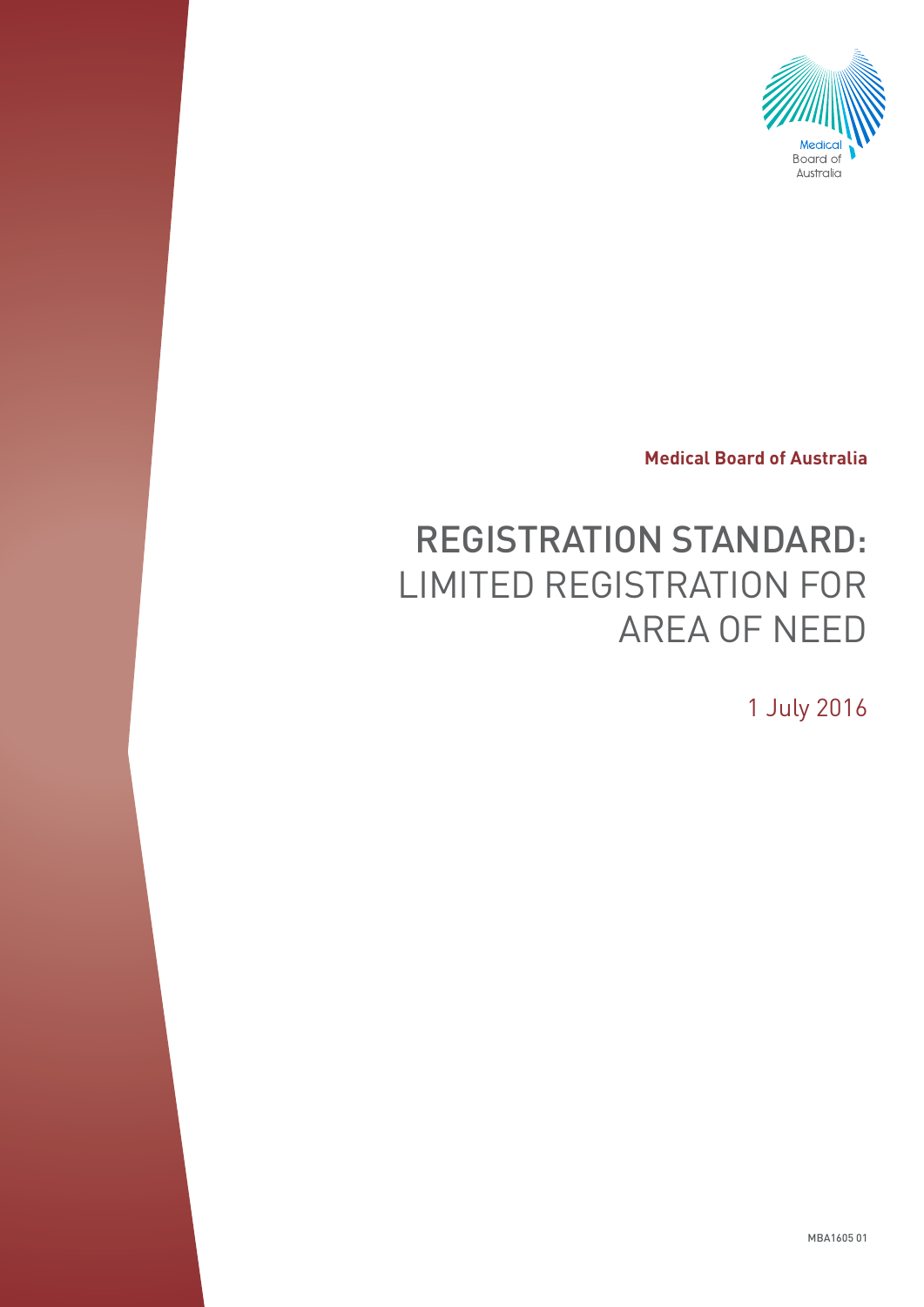

### **Summary**

This registration standard sets out the Medical Board of Australia's (the Board) requirements for an application for, and renewal of, limited registration for area of need.

### **Does this standard apply to me?**

This standard applies to individuals who apply for:

- limited registration for area of need, or
- renewal of limited registration for area of need.

Individuals who are qualified for general registration and/or specialist registration are not eligible for limited registration.

### **What must I do?**

#### **When you apply for registration**

To meet this registration standard, you must:

- 1. meet the requirements in the Board's approved registration standards for:
	- a. English language skills
	- b. recency of practice
	- c. professional indemnity insurance arrangements, and
	- d. continuing professional development
- 2. comply with the Board's proof of identity policy as published on either the Board or the Australian Health Practitioner Regulation Agency (AHPRA) websites
- 3. provide evidence of having been awarded a primary degree in medicine and surgery, after completing an approved course of study at a medical school listed in the current International Medical Education Directory (IMED) (online only) of the Foundation for Advancement of International Medical Education and Research (FAIMER), or other publications approved by the Australian Medical Council (AMC) and/or the Board. An approved course of study means that you must be able to demonstrate that you have

completed a medical curriculum of at least four academic years (full-time equivalent), leading to an entitlement to registration in the country issuing the degree to practise clinical medicine

- 4. provide evidence that you have applied for, or have the results of, primary source verification of medical qualifications from the Educational Commission for Foreign Medical Graduates (ECFMG) International Credentials Service (EICS)
- 5. provide evidence of successful completion of a medical internship or comparable. The Board may issue guidance on what defines a comparable medical internship
- 6. provide a curriculum vitae that meets the standard format that has been approved by the Board
- 7. provide details of past registration history:
	- a. You are also required to arrange for the Board to receive certificates of good standing/registration status (or equivalent type of certificate) from each registration authority that you have been registered with in the previous 10 years. The certificates should be supplied, where possible, directly to the Board from the relevant registration authority
- 8. satisfactorily complete a criminal history check in accordance with guidance issued from time to time by the Board or AHPRA
- 9. provide the following information from your proposed employer:
	- a. written confirmation of offer of employment
	- b. employer contact details
	- c. position description including key selection criteria addressing clinical responsibilities and qualifications and experience required to meet the requirements of the position
	- d. name, qualifications and contact details of the proposed principal supervisor and any cosupervisors
	- e. a supervision plan, prepared in accordance with the Board's quidelines for supervision of international medical graduates. The supervision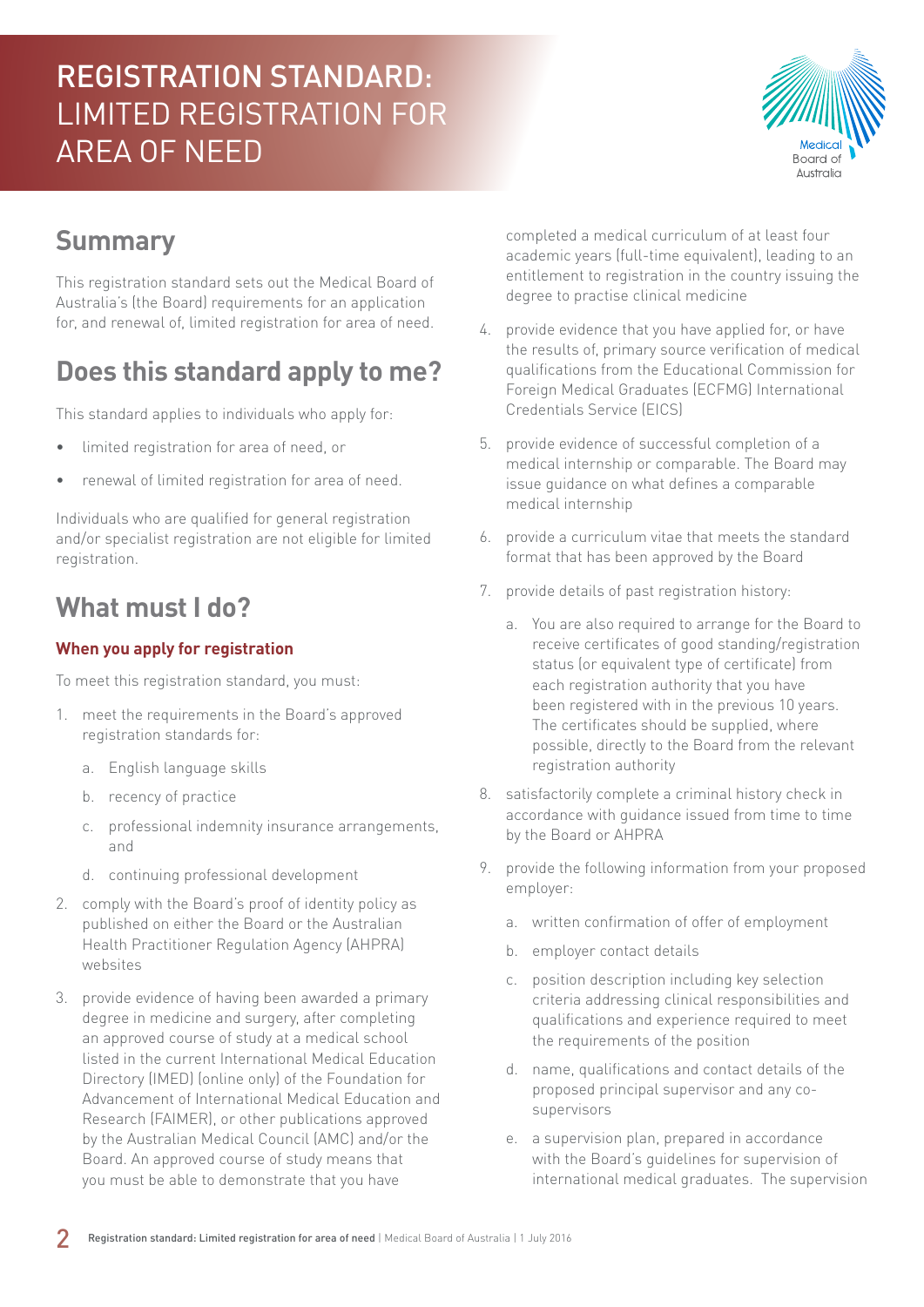

plan includes details about the supervisor/s and will describe how supervision will be provided to ensure safe practice. It will also include written confirmation from the proposed principal supervisor that they agree to provide supervision and to comply with supervision obligations as required by the Board, and

- f. a plan for continuing professional development activities in accordance with the Board's registration standard for continuing professional development
- 10. provide evidence of area of need declaration for the geographical area and/or type of health service, for which there is a need, from the responsible Minister for Health or delegate in the jurisdiction in which the designated area of need position is located
- 11. provide evidence that confirms you meet the eligibility criteria for one of the following pathways to registration:
	- a. standard pathway, or
	- b. specialist pathway area of need
- 12. if applicable, provide the results of a preemployment structured clinical interview (PESCI) with a provider approved by the Board that confirms that you are suitable for the specific position. The Board will decide on a case-by-case basis whether a PESCI is necessary and this will depend on the nature of the position and the level of risk inherent to the position.

All documents submitted to support an application for limited registration must comply with the requirements for certifying and translating documents as published on either the Board or AHPRA websites.

If you have previously been, or are currently registered in a health profession in Australia under the National Scheme and have therefore provided information to a Board previously, some of the documentation requirements in this standard may be waived.

#### **How to demonstrate eligibility for one of the pathways to registration**

#### Standard pathway

To be eligible for the standard pathway, you must provide evidence of successful completion of the AMC Computer Adaptive Test (CAT) MCQ Examination.

#### Specialist pathway – area of need

To be eligible for the specialist pathway – area of need, you must provide evidence from the relevant specialist medical college that has been accredited by the AMC:

- 1. that your specialist qualifications have been assessed against the position description for the designated area of need position, and
- 2. confirming that you are suitable for the specific position, including any recommended limitations on the nature and extent of practice.

#### **During the registration period**

You are required to comply with a range of requirements while you have limited registration for area of need. These include:

- 1. compliance with the supervision plan approved by the Board
- 2. compliance with the Board's registration standard for continuing professional development
- 3. ensuring that your supervisor/s provide regular reports to the Board regarding your work performance as described in the Board's guidelines for supervision of international medical graduates
- 4. performing satisfactorily in the position for which you were registered to practise
- 5. restricting your practice to the Board approved position/s, and
- 6. working towards meeting the requirements for general or specialist registration if you intend to apply for more than three renewals of registration.

If you do not maintain your employment in the Board approved position for which limited registration for area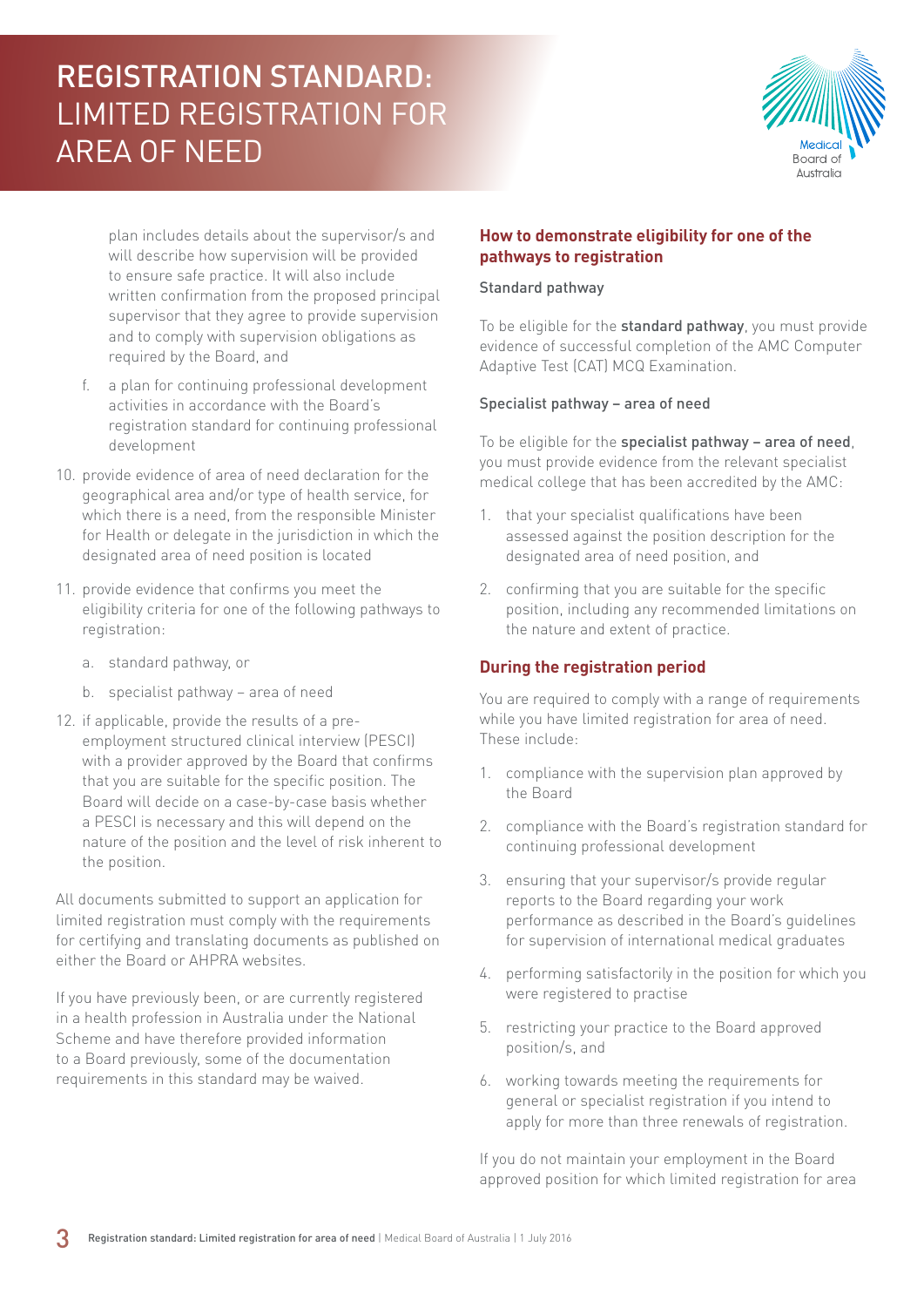

of need was granted, you are unable to comply with the requirements on your practice and therefore cannot practise medicine until registration is granted for a new position.

#### **When you apply for renewal**

When you apply to renew your limited registration, you must:

- 1. complete a renewal of registration application that includes the annual renewal statement in accordance with the provisions in the National Law, section 109
- 2. demonstrate compliance with any conditions or undertakings imposed on your registration or requirements on your registration set by the Board
- 3. submit work performance reports in accordance with the Board's guidelines for supervision of international medical graduates
- 4. demonstrate that you have performed satisfactorily in the preceding registration period. This is usually demonstrated through the submission of work performance reports. The Board may also require you to complete an examination and/or assessment to demonstrate satisfactory performance
- 5. provide evidence that you are satisfactorily progressing towards meeting the requirements for general or specialist registration. You are exempt from this requirement if you will not apply for more than three renewals of registration, and
- 6. provide evidence of an area of need declaration for the geographical area and/or type of health service, for which there is a need, from the responsible Minister for Health or delegate in the jurisdiction in which the designated area of need position is located, if the area of need declaration provided at initial registration has expired or will expire during the next period of registration.

### **Refusal to renew limited registration**

The Board may refuse to renew your registration if:

- 1. you are no longer in the position for which registration was granted by the Board
- 2. you do not comply with the Board approved supervised practice plan and the Board's requirements for supervision
- 3. you do not comply with the Board's registration standard for continuing professional development
- 4. significant or multiple deficiencies are identified in your practice, by the Board, or
- 5. the area in which you are applying to practise is no longer deemed an area of need by the responsible Minister for Health or delegate.

### **Period of limited registration**

Up to 12 months of registration can be granted by the Board. The National Law states that limited registration may not be renewed more than three times. After three renewals of limited registration a medical practitioner who wishes to continue to practise will have to make a new application for registration.

#### **What happens if I don't meet this standard?**

The National Law establishes possible consequences if you don't meet this standard, including that:

- the Board can impose a condition or conditions on your registration or can refuse your application for registration or renewal of registration, if you do not meet a requirement in an approved registration standard for the profession (sections 82, 83 and 112 of the National Law), and
- registration standards, codes or guidelines may be used in disciplinary proceedings against you as evidence of what constitutes appropriate practice or conduct for the health profession (section 41 of the National Law).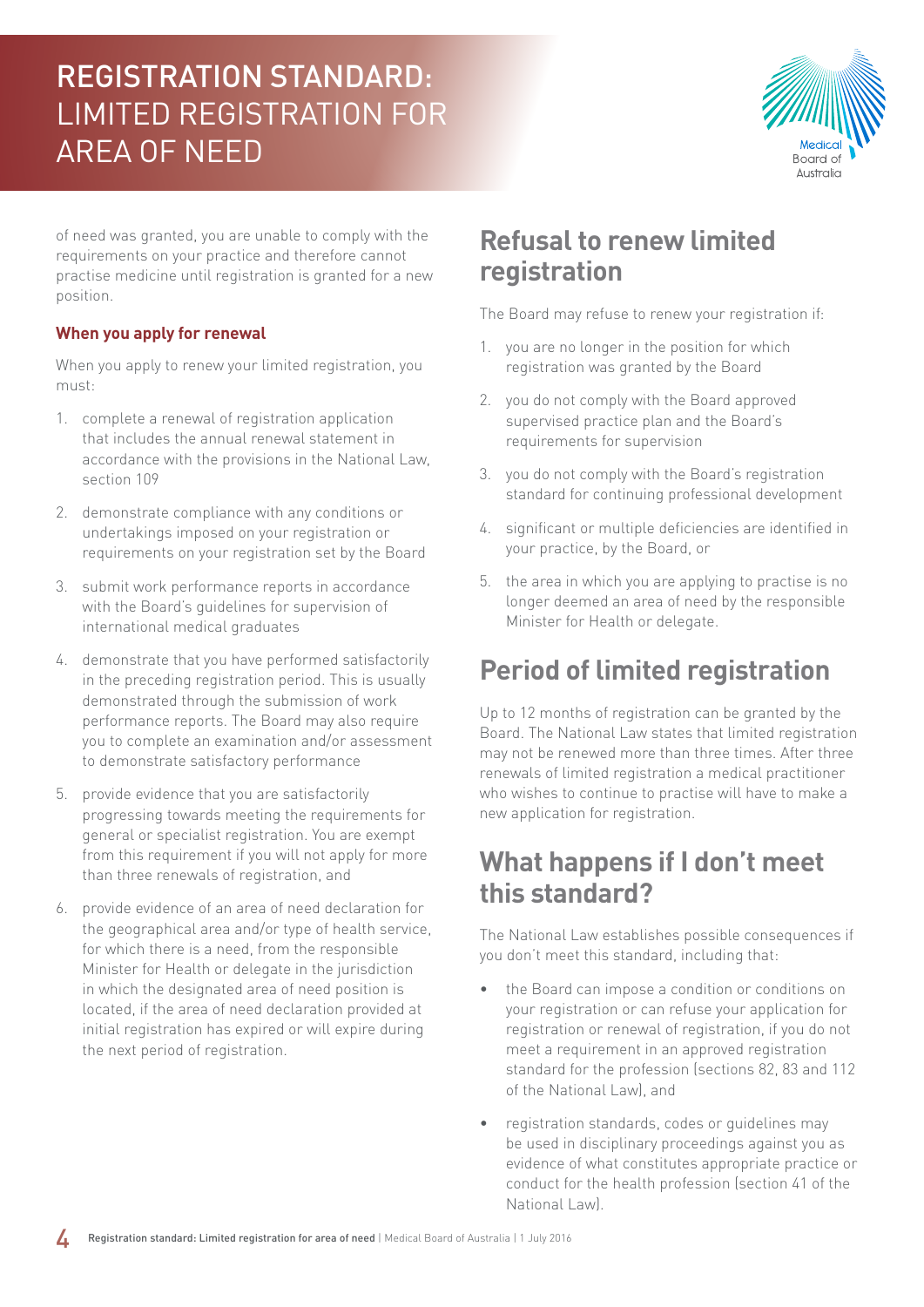

If a practitioner with limited registration breaches any of the requirements of this registration standard, or any of the Board's registration standards, codes or guidelines, the Board may take action in respect of health, performance or conduct under Part 8 of the National Law or an authority in a co-regulatory jurisdiction may take disciplinary action under their relevant legislation.

### **Applications for a change in circumstances**

If you hold limited registration and you want to apply for another type of limited registration, you must make a new application.

If you hold limited registration for area of need and you want to change your position (such as changing location, adding work sites, changing your scope of practice (including moving to a role with increased clinical responsibilities e.g. PGY3 to registrar level), applying for a new position with a new employer, etc.) within the same type of registration (i.e. limited registration for area of need), you must apply for approval of a change in circumstances.

Applications for a change in circumstances must be made on an approved form and you will be charged a fee. You must provide:

- 1. the following information from the proposed employer:
	- a. written confirmation of offer of employment
	- b. employer contact details
	- c. new or revised position description, including key selection criteria addressing clinical responsibilities and qualifications and experience required to meet the requirements of the position/s
	- d. name, qualifications and contact details of the proposed principal supervisor and any cosupervisors
	- e. new or revised supervision plan, prepared in accordance with the Board's guidelines for supervision of international medical graduates. The supervision plan includes:
- i. details about the principal supervisor and any co-supervisors
- ii. description of how supervision will be provided to ensure safe practice, and
- iii. written confirmation from the proposed principal supervisor that they agree to provide supervision and comply with supervision obligations as required by the Board
- f. details of a professional development plan in accordance with the Board's registration standard for continuing professional development
- 2. a work report from your previous supervisor
- 3. for medical practitioners in the specialist pathway (area of need), the Board may require evidence from the relevant AMC-accredited specialist medical college confirming support for your change in circumstances and providing advice on whether any change to your position is appropriate. The Board will decide on a case-by-case basis whether evidence from the college is required
- 4. if applicable, satisfactory results of a PESCI with a provider approved by the Board that confirms that you are suitable for the specific position. The Board will decide on a case-by-case basis whether a PESCI is necessary and this will depend on the nature of the position and the level of risk inherent to the position
- 5. evidence of an area of need declaration for the geographical area and/or type of health service, for which there is a need, from the responsible Minister for Health or delegate in the jurisdiction in which the designated area of need position is located.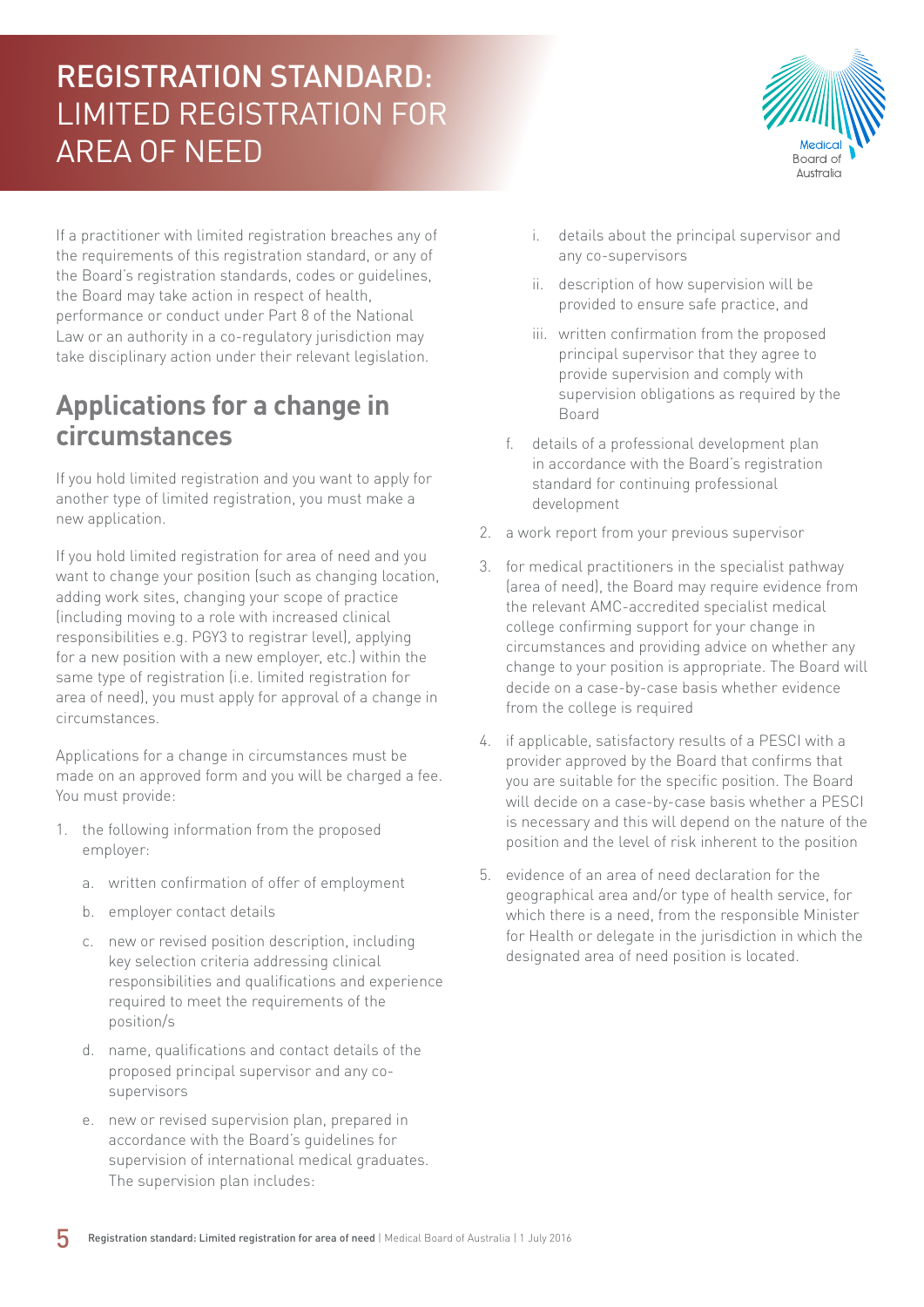

### **More information**

Limited registration for area of need may be granted to enable you to practise a health profession in an area of need decided by the responsible Minister for Health. The Minister for Health in each participating jurisdiction is responsible under section 67(5) of the National Law for determining whether there is an area of need for health services in the jurisdiction or part of the jurisdiction.

Providing a declaration of an area of need does not, on its own, entitle you to registration. Each application will be decided on its individual merits and on whether you meet the requirements of this registration standard.

The Board establishes requirements under this standard to ensure safe and competent practice for the period of limited registration. The Board will record the requirements that apply to a medical practitioner granted limited registration on the Register of Medical Practitioners pursuant to section 225(p) of the National Law.

The AHPRA website [\(www.ahpra.gov.au\)](http://www.ahpra.gov.au) includes more detailed information about the requirements for:

- providing proof of identity
- certifying documents, and
- what to include in a curriculum vitae.

#### **Qualifying for specialist registration**

Confirmation from the relevant AMC-accredited specialist medical college that you are suitable for a specific area of need position does not qualify you for specialist registration. If you are seeking to qualify for specialist registration, you must also have your qualifications assessed as 'substantially comparable' or 'partially comparable' by the relevant AMC-accredited specialist medical college under the specialist pathway – specialist recognition (comparability assessment) process and successfully complete any additional requirements specified by the specialist medical college to qualify for specialist registration.

For more information see the Board's approved registration standard for specialist registration available on the Board's website.

#### **General practice**

Due to the comprehensive nature of general practice, if you are applying to work in a general practice position, you are expected to have at least three years equivalent experience working in general practice or primary care.

When making a decision on whether to grant limited registration for area of need, the Board will take into consideration the specialist medical college's area of need assessment (if applicable) and your level of experience in general practice or primary care.

# **Authority**

This registration standard was approved by the Australian Health Workforce Ministerial Council on 27 August 2015.

Registration standards are developed under section 38 of the National Law and are subject to wide-ranging consultation.

### **Definitions**

Limited registration is a type of registration available to individuals who do not qualify for general or specialist registration. Each type of limited registration has a specific purpose which is defined in Part 7, Division 4 of the National Law. The four types of limited registration are:

- limited registration postgraduate training or supervised practice
- limited registration for area of need
- limited registration for teaching or research, and
- limited registration in public interest.

See the registration standard relevant to the type of limited registration for an explanation of each.

National Law means the Health Practitioner Regulation National Law, as in force in each state and territory.

National Scheme means the National Registration and Accreditation Scheme.